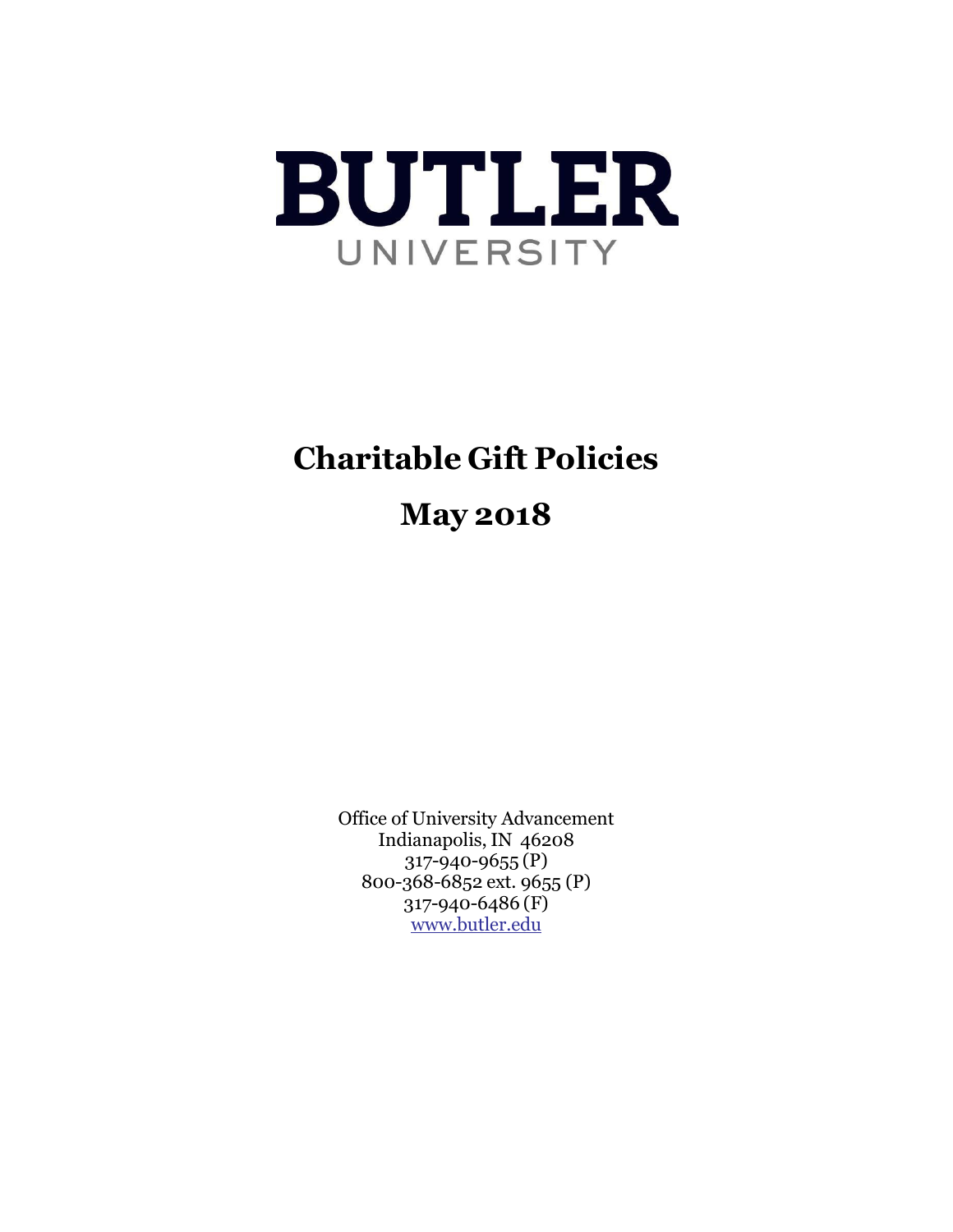#### **I. INTRODUCTION AND PURPOSE**

Butler University is a not-for-profit educational institution registered and domiciled in the State of Indiana. The University is a qualified organization under Section  $501(c)(3)$ of the Internal Revenue Code. Therefore, charitable gifts made by individuals and entities to the University are eligible for deduction under the direction of federal tax laws.

Butler University administration and its Board of Trustees recognize the critical importance of philanthropic contributions to the continued existence and excellence of the University. Butler further recognizes its responsibility to ensure that gifts from private external sources:

- 1) are appropriate to the mission of the University;
- 2) do not carry restrictions or conditions that may compromise the University at any time, now or in the future;
- 3) are legal;
- 4) are from donors whose intents are charitable; and
- 5) are administered to protect donors' rights and wishes.

Butler University cannot accept gifts that involve unlawful discrimination based upon race, religion, sex, age, national origin, color, disability, or any other basis prohibited by federal, state, and local laws and regulations. Nor can Butler University accept gifts which obligate it to violate any other applicable law or regulation or which violate the charter or mission of the University.

Butler University will adhere to federal law, the Internal Revenue Code and its regulations, the University's charter and other governing documents and all applicable State of Indiana statutes. Furthermore, the Butler Board of Trustees elects to abide by Uniform Prudent Management of Institutional Funds Act.

Butler University will further adhere to the codes of ethics as promoted through the Donor Bill of Rights and approved by the Association of Prospect Researchers for Advancement(APRA), Association of Advancement Services Professionals (AASP), Association of Donor Relations Professionals (ADRP), Association of Fundraising Professionals (AFP), the Council for the Advancement and Support of Education (CASE), and the Partnership on Philanthropic Planning (PPP).

These policies shall become effective June 1, 2018 and shall supersede any existing policy or policies purporting to cover the subject matter of this document. These gift policies will be reviewed by the Office of University Advancement prior to May 31 in even-numbered years, or as warranted by changes in law and university policy. Any changes shall be approved by the University Board of Trustees.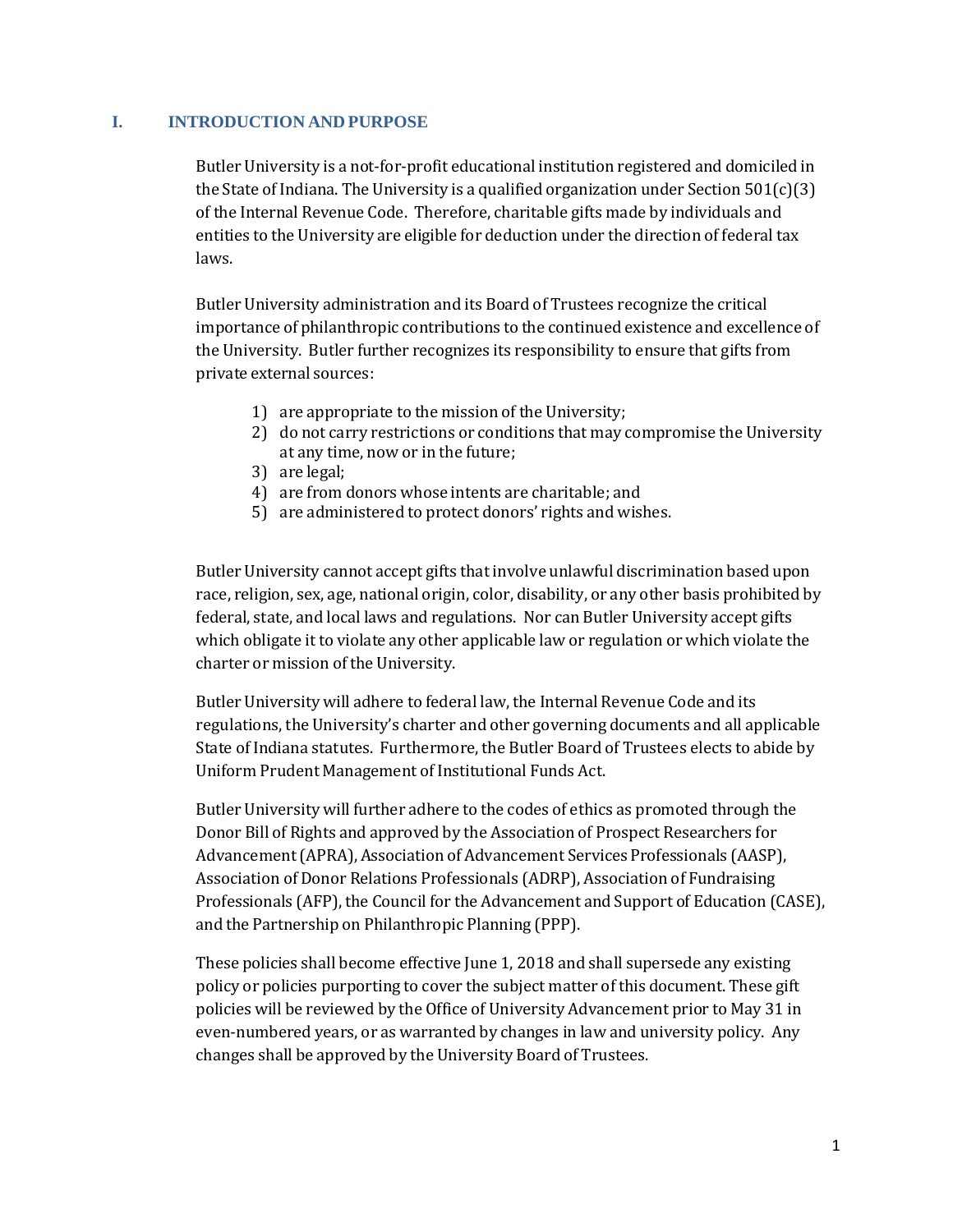These policies shall be amended as necessary by the University Board of Trustees and distributed as deemed appropriate.

# **II. GIFT ACCEPTANCE POLICY**

The following principles constitute the University's policy on the acceptance of gifts. The policy is intended to guide the Trustees, the President and others representing the University in the acceptance of gifts, while giving full consideration to the interests and concerns of potential donors.

- 1) In accepting gifts from any source, the University must retain control over its appointments and assignments, the content and conduct of its teaching and research programs, and any other activities under its sponsorship. Although advisory and consultative arrangements of various kinds may be utilized, the University cannot share or delegate to others the responsibility for deciding what activities are to be carried out in the name of the University.
- 2) Gifts are accepted only if they are for purposes which are consistent with, and of assistance to, the educational and scholarly objectives of the University and are for activities which are within its capabilities. In seeking support, the University is sensitive to the importance of preserving the academic mission in its programs.
- 3) Care is exercised so as not to accept gifts which entail a commitment of University resources, e.g., to supplement the gifts or to sustain the work supported by them, unless the University is financially and morally able to make such a commitment and agrees to the commitment prior to solicitation or acceptance.
- 4) As a general policy, gifts provided for endowment or other purposes are invested per the University's investment and spending policies determined by the Board of Trustees Endowment and Investment Committee.
- 5) While some gifts of securities restricted as to resale are accepted by the University, the normal practice is for such gifts to be sold upon receipt.
- 6) Although the Advancement staff and University staff will provide all appropriate assistance, the ultimate responsibility regarding appraisals, the tax deductibility, and/or similar local, state, and/or federal compliance issues regarding commitments rests with the donor and/or such counsel as the donor may wish to secure.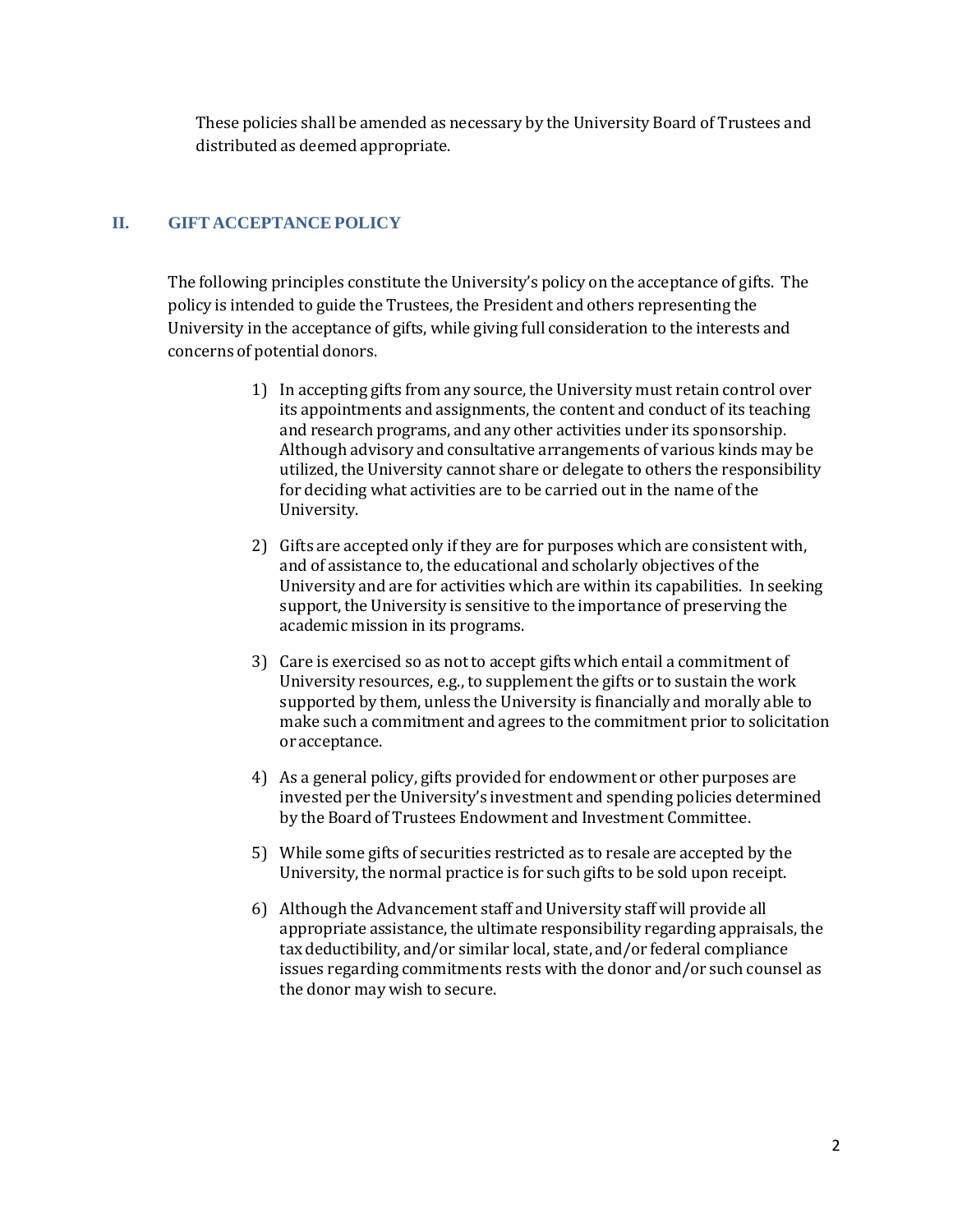- 7) Butler University, through campaign leadership, other volunteers, or representatives of the University, will neither knowingly seek nor accept any commitment it believes is not in the potential donor's best interest.
- 8) The Advancement Committee will recommend allocation of unrestricted gifts of \$500,000 or more to the Board of Trustees for a full board vote (may be done electronically)
- 9) The President has authority to direct unrestricted gifts between \$250,000 and \$499,999 to an approved list of up to ten (10) priorities; priorities will be discussed in consultation with the Finance & Facilities Committee on an annual basis.
- 10) President has authority to direct unrestricted gifts of less than \$250,000 to allocation(s) of their choice without Board of Trustees approval.
- 11) The allocation of all unrestricted gifts of \$250,000 or more received during a fiscal year will be reported through the Advancement Committee at the June Board meeting.
- 12) Any deviation from these policies and procedures must have written approval from the President of Butler University and be filed with the gift documentation.

Occasionally individual gifts may be presented for discussion to Butler University's Gift Review Committee at the recommendation of the Vice President for University Advancement and the Vice President for Finance and Administration. Gifts that may expose the University to adverse publicity, require undue expenditures, or involve the University in unexpected responsibilities because of their source, conditions, or purposes, and gifts of property will be reviewed by the Gift Review Committee for recommendation to the Advancement Committee of the Board of Trustees.

# **A) OutrightGifts**

This section discusses acceptance criteria and procedures for accepting outright gifts, including cash, securities and property. Information in this section identifies types of outright gifts Butler University will accept, defines minimum gift level requirements for gift types, and identifies those authorized to accept gifts and details acceptance procedures.

- **1) Cash and Cash Equivalent.** Butler University will accept gifts of cash, including U.S. currency, foreign currency, checks drawn on U.S. and foreign banks, credit card payments, payroll deductions, and third party cash/checks.
	- *a. Cash.* There is no minimum gift level for outright gifts of cash.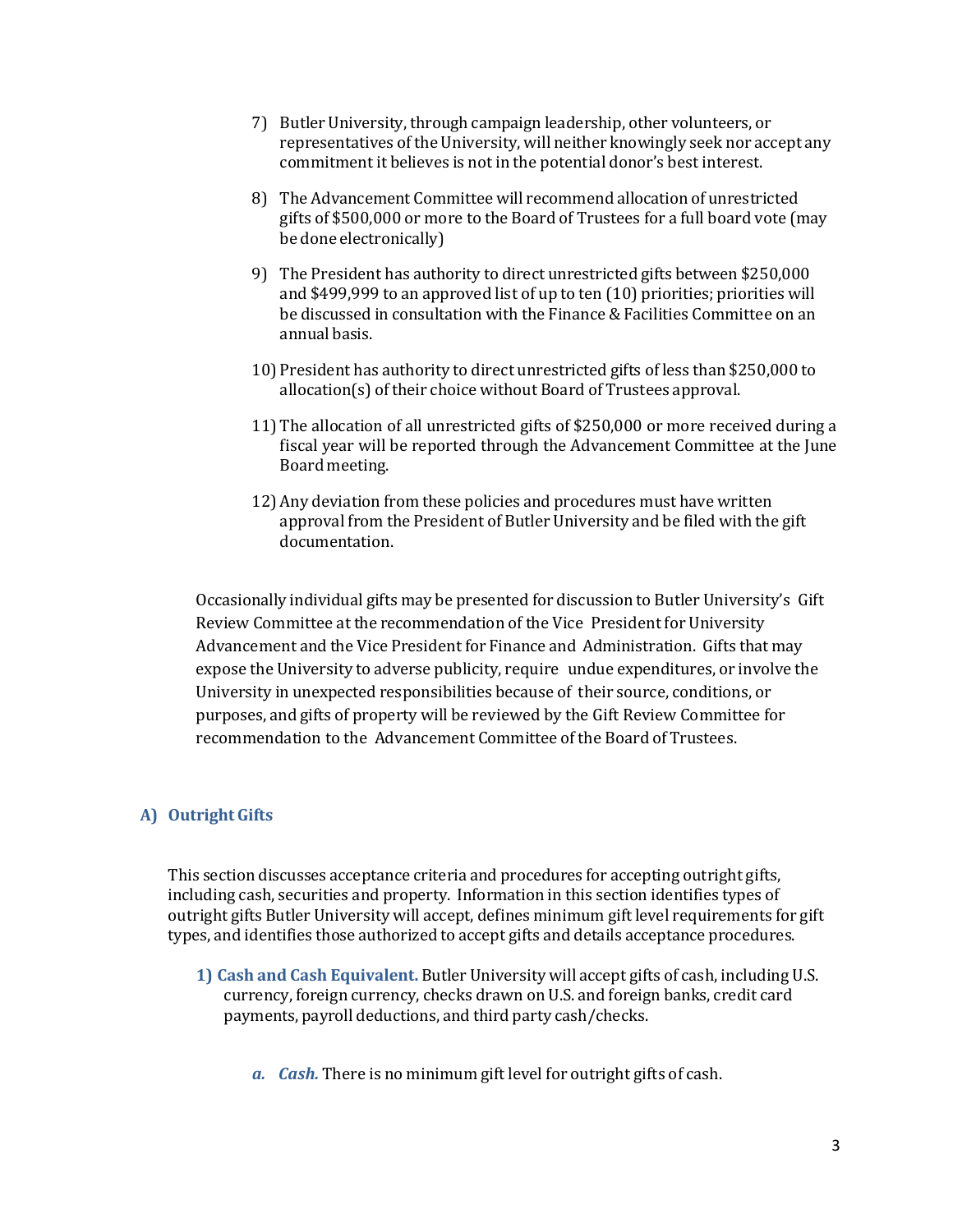*b. Credit Card Payments***.** Butler University will accept outright gifts via credit card payments.

Regarding gift credit, the donor receives credit for the face value of the gift; actual proceeds (more or less than the gift credit amount) are deposited to the appropriate gift account.

*c. Payroll Deductions***.** Butler University will accept gifts of cash from Butler University employees made via payroll deductions.

Donors may complete an online form that allows them to start, stop, or change their payroll deduction.

- **2) Securities**. Butler University accepts gifts of publicly traded securities including stocks, bonds and mutual funds. This type of gift may be transferred electronically (preferred method) or delivered in certificate form. It is the University's general policy for all publicly traded securities to be sold upon receipt.
	- *a. Publicly-Traded Securities.* Securities that are traded on the New York and American Stock Exchanges, as well as other major U.S. and foreign exchanges and the NASDAQ; corporate bonds; government issues and agency securities may be accepted by Butler University.

The value of a gift of securities is determined by the mean (average) of the high and low of the stock(s) or bond(s) on the day the transfer is received by Butler University's brokerage account. Actual proceeds (more or less than the gift credit amount) are deposited to the appropriate gift account.

*b. Closely Held Securities*. Closely held or non-publicly traded securities may be accepted only after prior review and approval by Butler University Vice President for Finance and Administration.

Gifts of securities that are not publicly traded will be accepted at the discretion of the University on a case-by-case evaluation of the conditions affecting the eventual sale of the securities by the University.

Such gifts over \$10,000 in value will be credited at fair market value as determined by a qualified, independent appraiser secured and compensated by the donor.

Gifts of closely held stock of \$10,000 or less may be valued at the pershare cash purchase price of the most recent transaction, in the same reporting period. If no such transition has occurred, an independent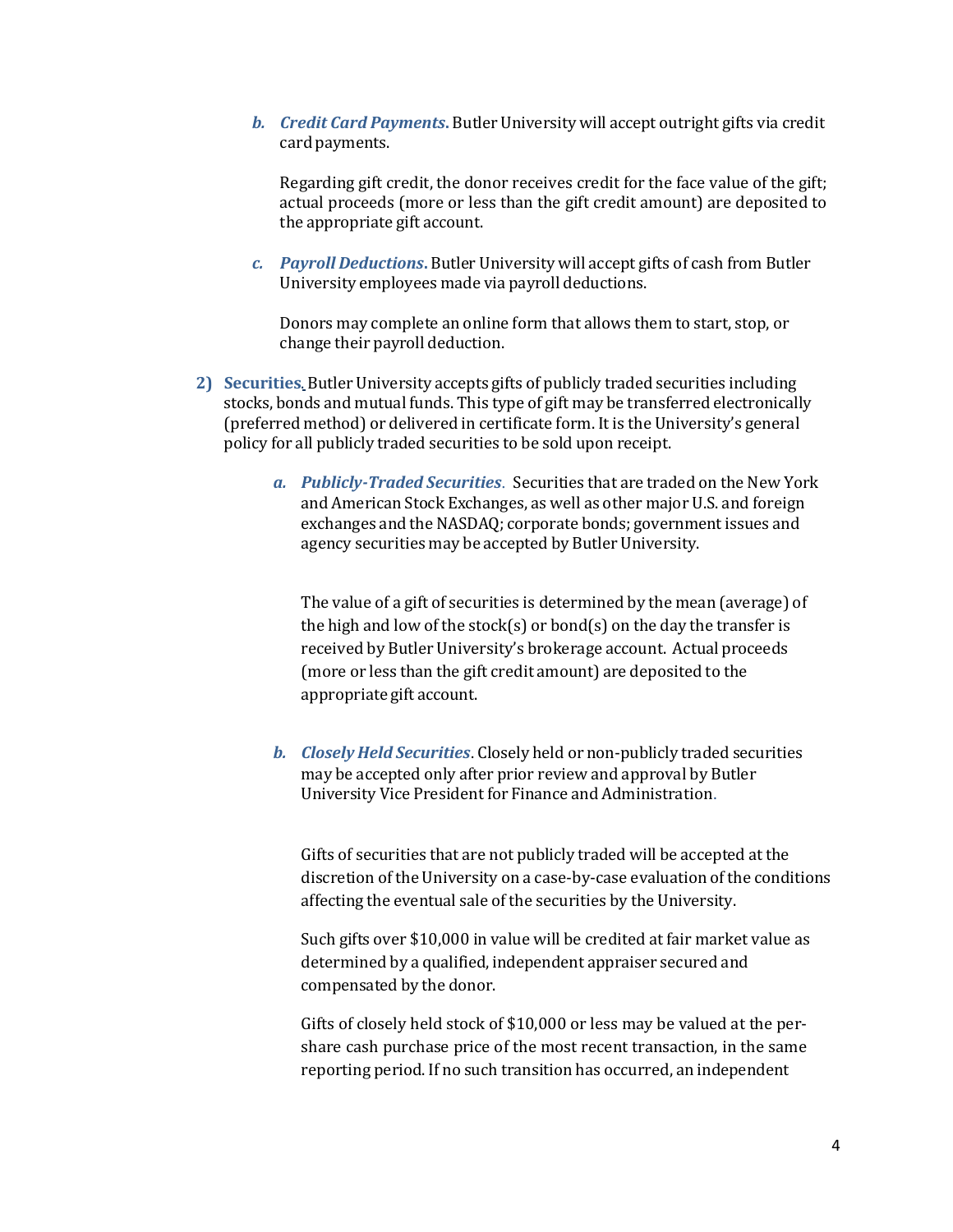certified public accountant(CPA) who maintains the books for that corporation is qualified to value its stock.

*c. Mutual Fund Shares.* Mutual fund shares may be accepted by the University.

Shares of mutual funds will be credited at the net asset value of the shares on the gift date. If such a price is not readily available, then the value shall be determined as if the shares were untraded securities in IRS Publication 561.

- **3) Tangible and Intangible Personal Property.** Butler University will accept gifts of property, including tangible personal property and intangible personal property. Acceptance of gifts of personal property will be based on whether the property (a) is readily marketable, (b) is needed by the University for use in a manner which is related to the purposes for which its tax exempt status was granted, and (c) promotes its tax exempt purpose. It is the donor's responsibility to establish a value for the gift and to provide, at his or her expense, a qualified appraisal if required by the Internal Revenue Service for gifts of personal property valued in excess of \$5,000. If requested by the donor, the University will sign and return an IRS Form 8283. Gifts of less than \$5,000 shall be valued at the amount it would cost to purchase the item in its current condition at the time it is donated, as determined by the donor and agreed upon by BU. Gifts without an appraisal may be counted as gifts of \$0 until an appropriate value is submitted. Where an appraisal is not available, University Advancement will take the donor's estimated value under advisement and reserve the right to obtain its own appraisal. All values must be determined using the educational discounts that would be granted to BU, if BU were to purchase the property.
	- *a. Tangible Personal Property.* Gifts of tangible personal property are defined as those gifts other than land and improvements to land that"can be touched." Butler University will accept gifts of tangible personal property such as, but not limited to, works of art, books and manuscripts, audio and video productions, boats, motor vehicles, computers or computer hardware.
	- *b. Intangible Personal Property.* Butler University will accept gifts of intangible personal property, such as patents, copyrights, goodwill, trade names and trademarks, partnership interests, and installment obligations.
	- *c. Contributed Services.* In some instances, Butler will accept gifts of personal time, services rendered and use of facilities, if the University was going to pay for the services regardless of the contribution. It should be noted that the donation of services are generally not considered tax deductible by the IRS.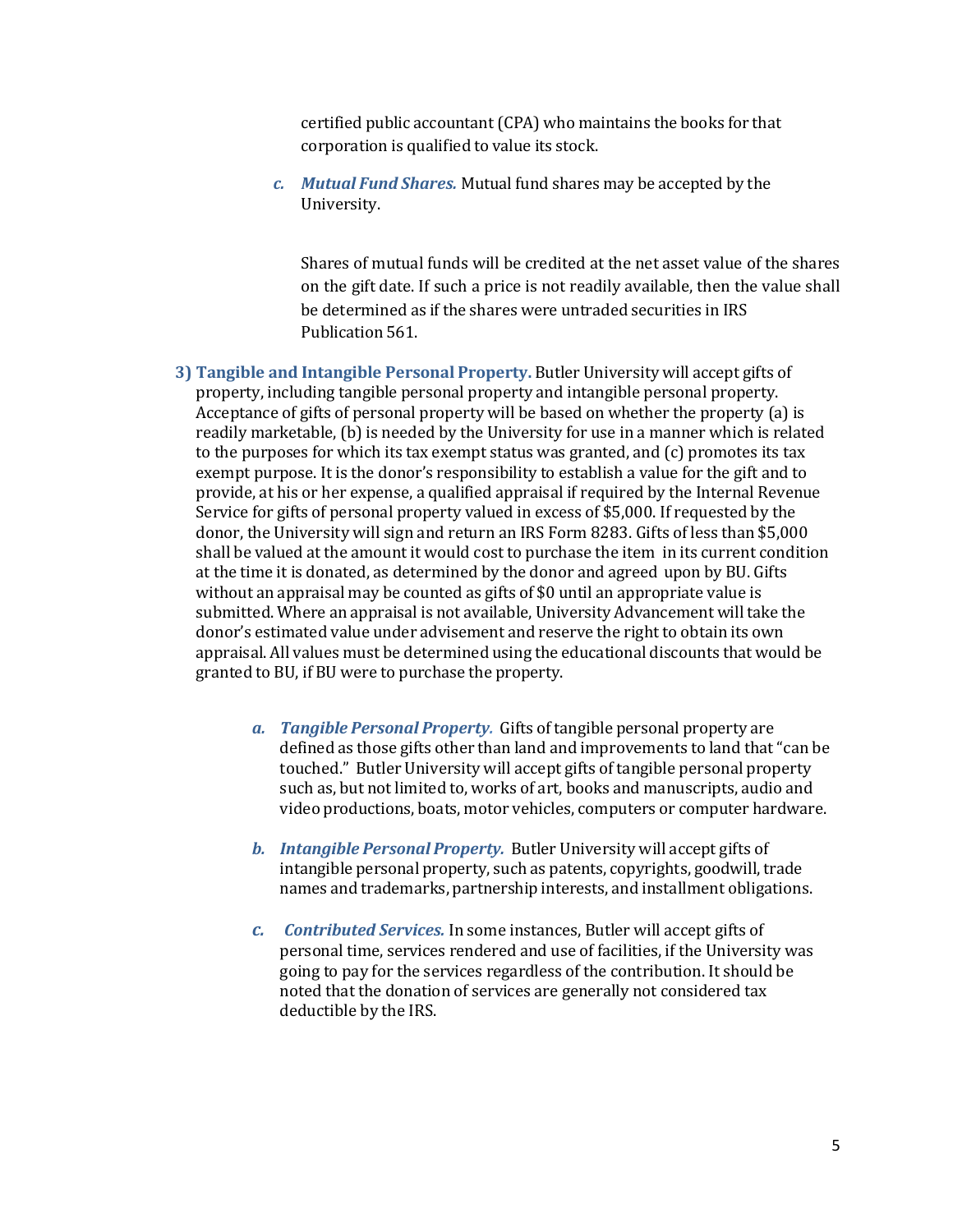**4) Real Property.** Butler University will accept gifts of real property; improved and unimproved, including detached single-family residences, condominiums, apartment buildings, rental property, commercial property, farms and acreage. These gifts may include real property subject to a retained life estate or other planned gift vehicle. Donors may make outright and planned gifts of real property and undivided interests in real property.

Butler University will, at its discretion, accept gifts of real property that it can reasonably expect to resell, based on consideration of the following:

- 1. Market value and marketability based on a reasonably current appraisal from a qualified appraiser of the fair market value of the property and interest in the property that Butler University would receive. The University requires that the donor pays for completion of the qualified appraisal. For all gifts, but particularly life-income gifts, Butler University reserves the right to perform on its own behalf a second appraisal, which would be completed at University expense.
- 2. Results of Phase I environmental audit (required for all proposed gifts of real property, including gifts from estates). The audit will be performed at Butler University's expense.
- 3. A completed professional inspection of the improvements to the property, if warranted.
- 4. Limitations and encumbrances, including any and all mortgages, deeds of trust, restrictions, reservations, easements, mechanic's liens and other limitations of record. No gift of real estate will be accepted until all mortgages, deeds of trust, liens and other encumbrances have been discharged. Exceptions may be made when the fair market value of the University's interest in the property net of all encumbrances is deemed to be substantial, or when a separate agreement to pay any encumbrances that might be charged to the University has been executed by a financially responsible party.
- 5. The existence and amount of any carrying costs, including real estate taxes, insurance, utility services, transfer fees, and property owner's association or membership dues.
- 6. Title information in the possession of the donor, such as the most recent survey of the property, a title insurance policy and/or an attorney's title opinion.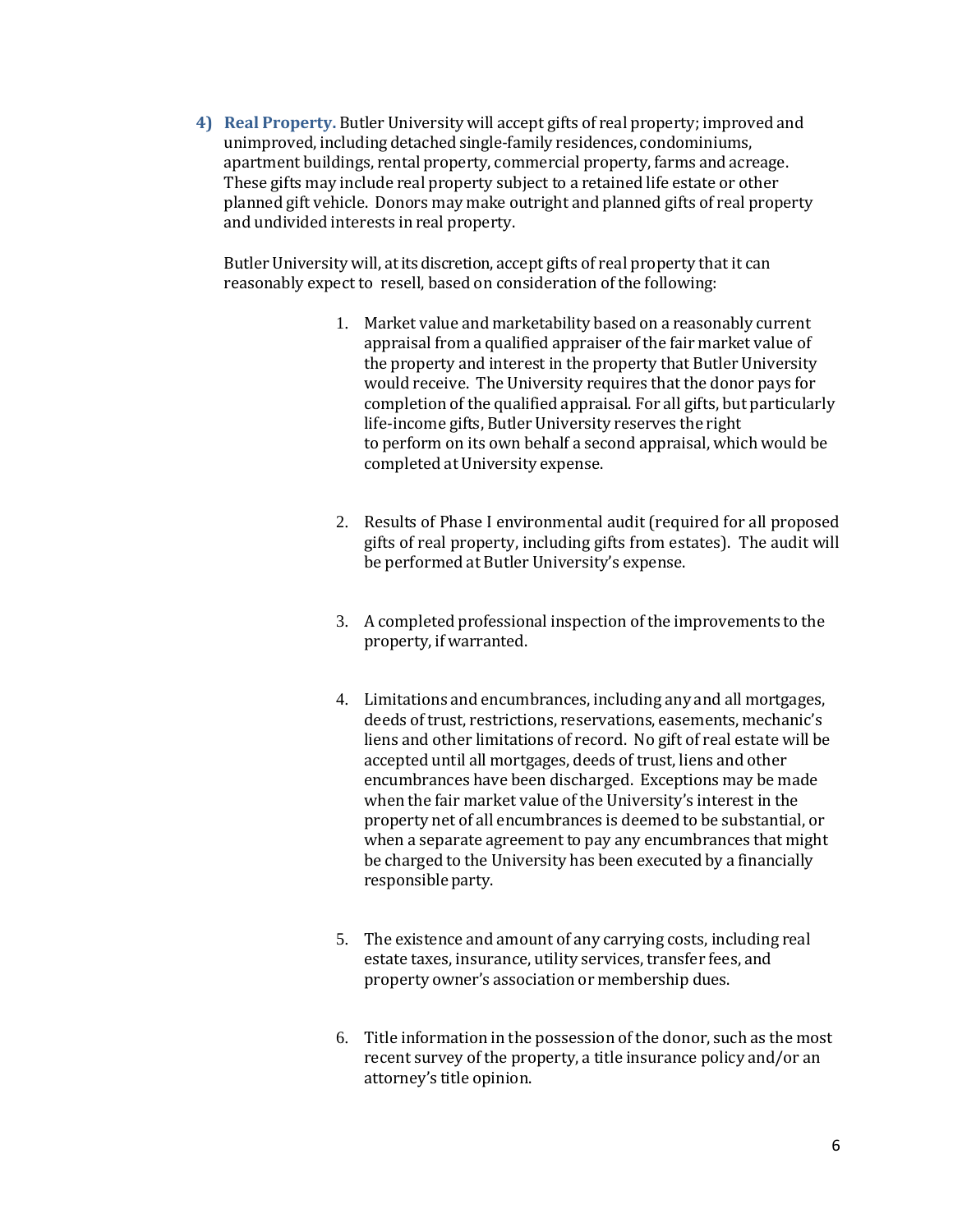Note: *It is the University's practice to dispose of all gifts of real estate (other than property which the University wishesto retain) as expeditiously as possible*.

**5) Volunteer Expenses.** In accordance with Sec. 170(f)(8) of the Internal Revenue Code, volunteers may deduct out-of-pocket expenses while performing service to the University. In addition to out-of-pocket expenses, mileage is deductible per IRS guidelines.

These deducted expenses will be treated as "gifts-in-kind" and will not count toward annual and/or cumulative giving recognition, and may not be used to satisfy unpaid commitments or minimum annual gift requirements for volunteer leadership positions.

**6) Gifts from Donor Advised Funds, Family Foundations or Corporate Gifts.** The IRS does not permit a donor to satisfy his or her outstanding personal pledge through a gift from a foundation or through a donor advised fund, but donors can notify us that they intend to recommend distributions from either vehicle, which will then be tracked as a non-binding intention. The donor initiating the gift will be given "soft" credit, and the actual donating entity will be given "hard" credit.

In the instance of a corporation,"soft" credit will be given to the individual(s) where ownership exists.

**7) Matching Gifts.** Recognition and gift credit will be given to those businesses, organizations and foundations that make matching gifts. The donor initiating the gift will be given "soft" credit. Matching gifts made at the direction of an individual will count toward that individual's membership in University gift recognition societies.

Each individual donor is responsible for his or her matching gift and should initiate the necessary paperwork with the matching organization and make sure the proper documentation is delivered to the University. The University Advancement staff will make every effort to help expedite this process.

If an organization does not match certain restricted gifts or requires its match to be categorized in some specific way, then the University shall help to make donors aware of such policies.

Please note that many matching gift companies will typically only match that which the IRS recognizes as a tax-deductible contribution.

Matching gifts shall follow the exact designation of the original gift unless otherwise requested by the donor or required by the matching gift company.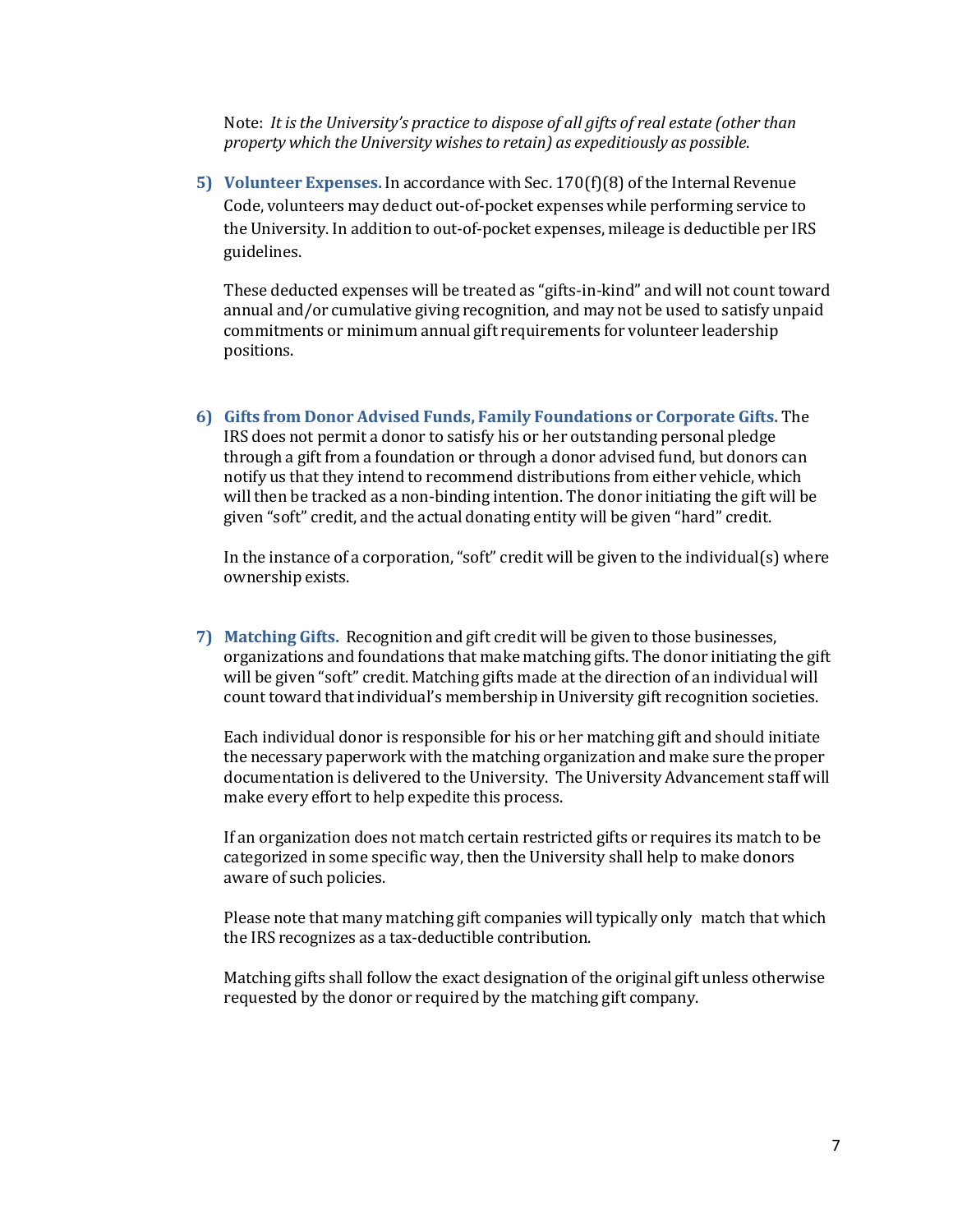## **B) Planned and Deferred Gifts**

Butler University accepts gifts such as charitable trusts, charitable gift annuities, insurance policies, retirement plan beneficiary designations and bequests. As with outright gifts, exceptions to these policies and minimum amounts may be made at the discretion of the Vice President for University Advancement and Vice President for Finance and Administration.

- **1. Life Income Gifts.** Life income gifts are those that provide donors with annual incomes, including trusts and annuities. The Office of Gift Planning must review all documents pertaining to all life income gifts, including gift annuities.
	- *a. Trusts.* Care will be taken to ensure that both unitrusts and annuity trusts of which the University is a remainder beneficiary comply with appropriate provisions of the Internal Revenue Code. The Butler Foundation may act as trustee of a unitrust or annuity trust of which it is a remainder beneficiary if it is in the University's best interest to do so. The Vice President for University Advancement and the Vice President for Finance and Administration will make this determination.
		- **i. Charitable Lead Trusts.** Agreements by which Butler University accepts assets in trust for a specified term of years, during which it receives periodic distributions from the trust. At the expiration of the time period determined by the donor(s), assets are transferred back to the donor(s) and/or beneficiaries specified by the donor(s).
		- **ii. Charitable Remainder Trusts.** Agreements that provide distributions to one or more beneficiaries specified by the donor(s). Established during life or at death, the donor (or his/ her estate) receives a current income or estate tax deduction. Those designated as beneficiaries receive periodic distributions from the trust. When the trust terminates, the remaining trust funds are paid to Butler University and/or various charities for purposes designated by the donor.

Charitable remainder trusts can last either for the life of the income beneficiaries or for a term between one (1) and twenty (20) years. Charitable remainder trusts may take the forms of charitable remainder annuity trusts and charitable remainder Unitrust(straight Unitrust, net income Unitrust, net income with make-up Unitrust, or FLIP Unitrust).

Butler University will accept charitable lead and remainder trusts initially funded with a minimum gift of \$250, 000. Income beneficiaries must be at least 55 years of age at the time the trust begins income payments.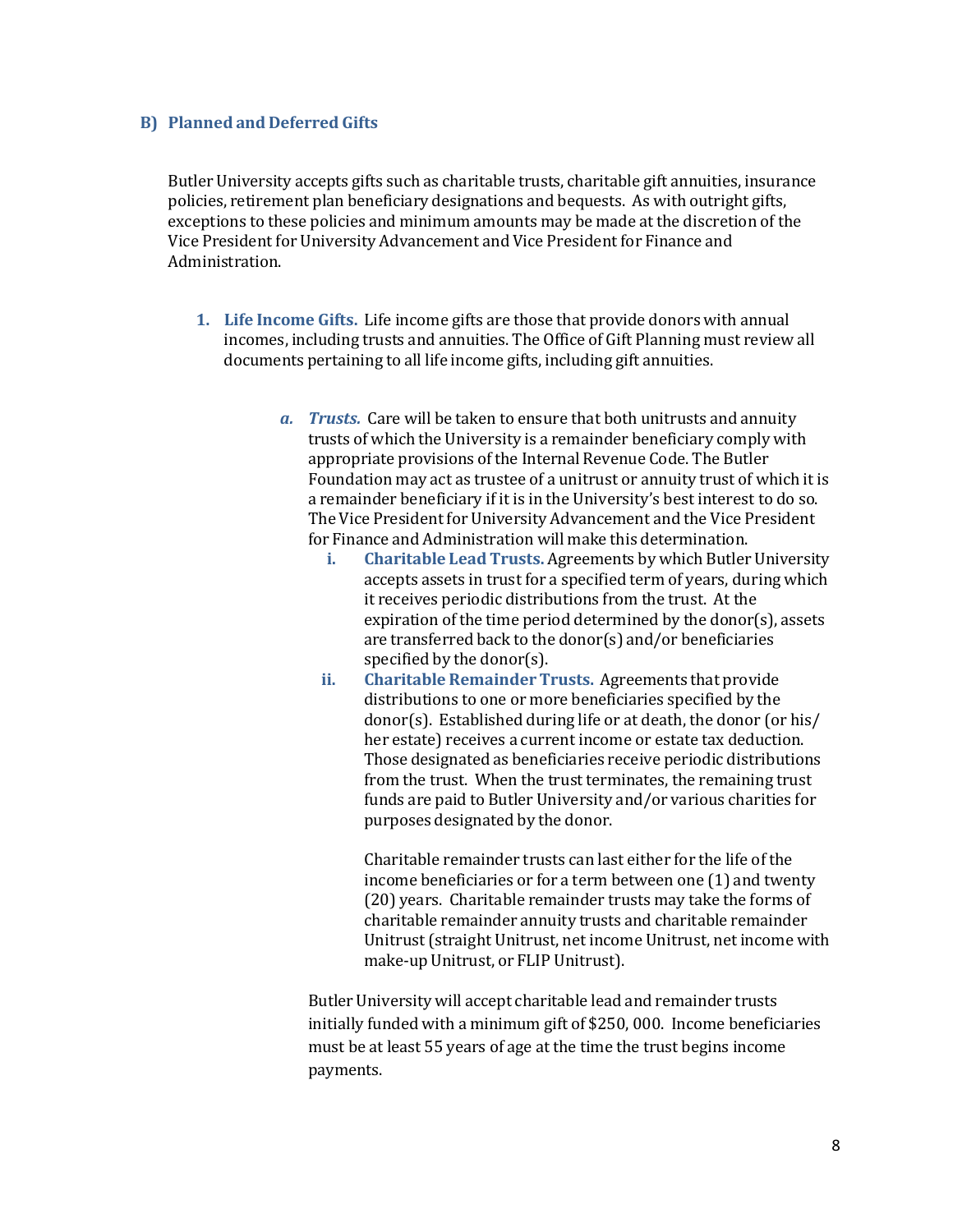*b. Annuities.* Charitable gift annuities are contractual agreements between a donor and Butler University under which the donor makes a gift and, in return, Butler University guarantees a fixed annual payment (distributed annually, semi-annually, or quarterly) for one or two lives. The rate of the annual payment is determined by reference to the suggested rates as adopted by the American Council on Gift Annuities and revised from time to time. While payout is not insured by any governmental agency, it is backed by the assets of Butler University. A gift annuity provides a current income tax donation and a payout that may be current or may be deferred for one year or more.

Butler University will accept charitable gift annuities that meet a minimum gift level of \$10,000 provided that all annuity payment recipients must be at least 55 years of age at the time the annuity payments begin. Donors that have previously established gift annuities may establish additional gift annuities at the minimum amount in effect at the time the earlier annuities were established.

**2. Real Estate with Retained Life Estates**. A form of deferred gift whereby a donor irrevocably transfers legal ownership of a personal residence or a farm property to Butler University, but retains the right to live in, on, or otherwise use the property for the remainder of his or her life (or for the lives of the donor and his or her spouse or partner) or until such time as the donor or his or her spouse or partner may elect to relinquish or terminate the retained life interest. Responsibility for maintenance, taxes and insurance on the property remains with the donor. The University will not accept time-sharing arrangements with a retained interest but may accept vacation properties. The decision of whether to accept a remainder interest shall be made on a case-by-case basis by the Vice President for University Advancement and Vice President for Finance and Administration.

Butler University will accept gifts of real property subject to a retained life estate if the fair market value of the remainder interest in the property at the time the gift is made is a minimum of \$100,000. The decision of whether to accept a remainder interest shall be made on a case-by-case basis.

**3. Life Insurance.** Butler University will accept gifts of life insurance.

There is no minimum gift level for gifts of life insurance policies. The Vice President for University Advancement and Vice President for Finance and Administration must approve gifts of life insurance by reference to the following preferred criteria:

> 1. The policy is a whole life insurance policy which is either (a) paid-up as of the date of gift, or (b) not paid-up as of the date of the gift but has a payment schedule, not to exceed ten years, which requires charitable contributions from the donor to the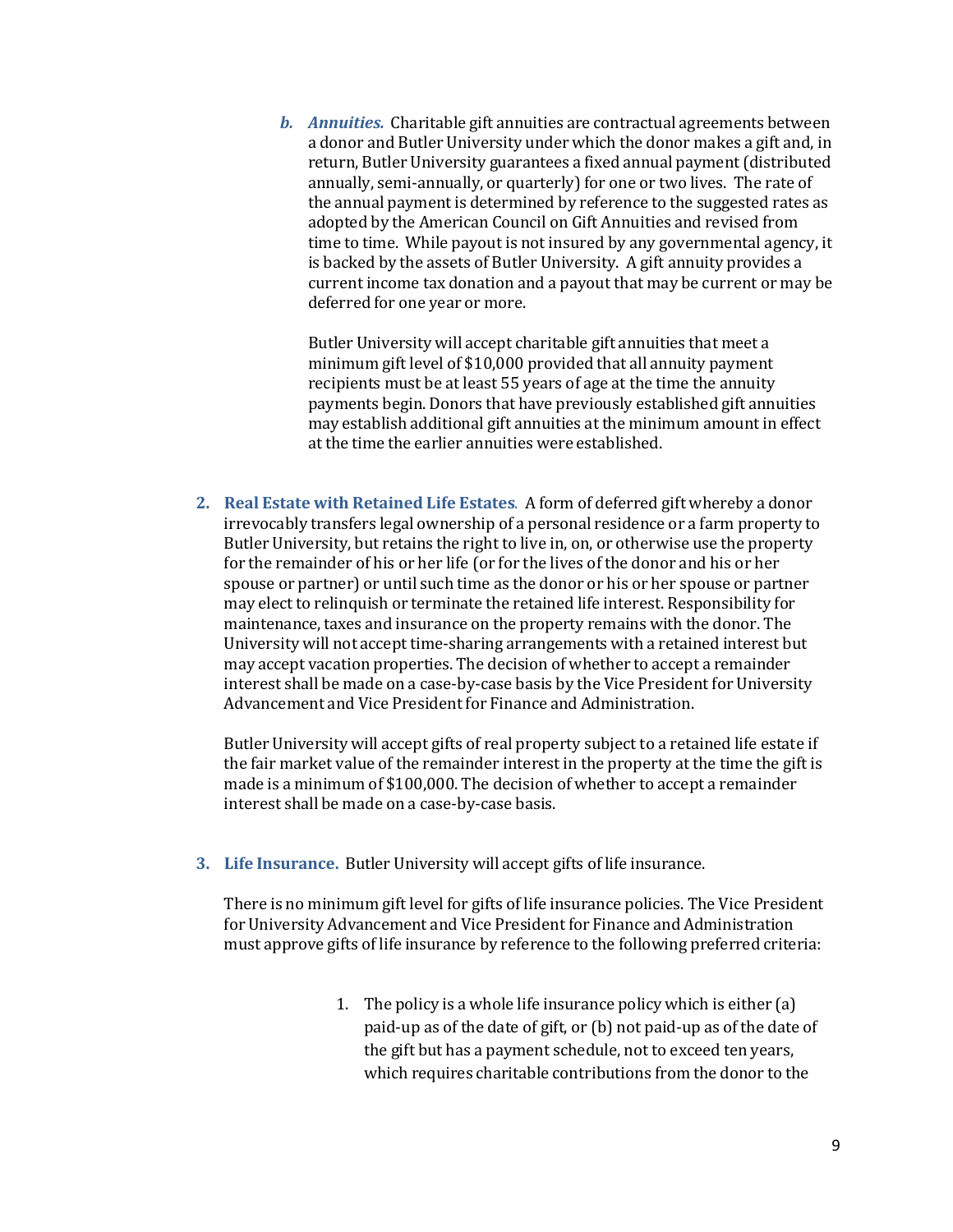University in the amount of any premiums, including unscheduled premiums, which may become due.

- 2. In the event a donor wishes to gift a life insurance policy, but is unable or unwilling to make charitable contributions to pay the annual premiums, the Vice President for University Advancement and Vice President for Finance and Administration may accept the gift if the life insurance policy has sufficient cash value and/or pays dividends sufficient to cover annual premiums or, may accept the gift with the donor's knowledge that the insurance will be cashed in immediately.
- 3. Butler University is designated as the owner and beneficiary of the policy.
- 4. If intended for endowment purposes, the policy has a face value that meets minimum funding standards for endowments established by the Board of Trustees.
- **4. Bequests.** A bequest is a gift made upon the death of a donor to the University in a donor's Last Will and Testament or other legally binding testamentary document. Gifts made via a bequest may be outright or contingent, unrestricted or restricted, and may include any item or thing of value.

There are generally no restrictions on the type of property accepted through a bequest. However, if, in the judgment of the Vice President for University Advancement, the proposed transfer is of property that is deemed to present a liability to the University, then the University may decline acceptance of bequeathed property. The Vice President for University Advancement and the Vice President for Finance and Administration, in conjunction with University Counsel, will review the appropriate legal documents to insure that the gift in compliance with existing University gift acceptance policies.

**5. Retirement Funds.** Designation of the University as a beneficiary of retirement funds, or an outright transfer from those funds, will be accepted.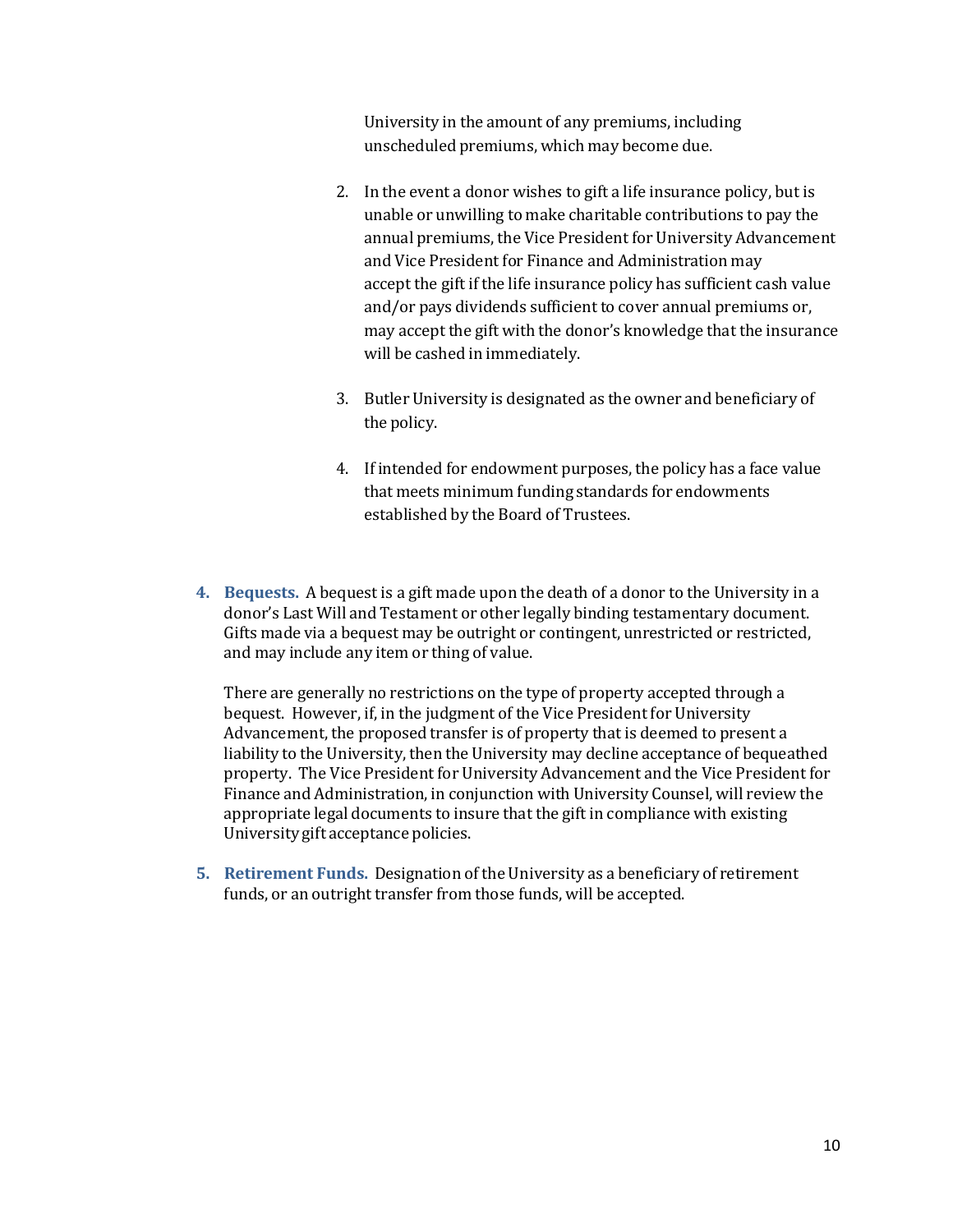#### **III. DONORRECOGNITION**

#### **A) NamedGivingOpportunities**

Named, endowed funds are investments in the future of Butler University. In demonstration of the University's appreciation for private support, the University extends naming opportunities to encourage and recognize donors. Named gift opportunity minimums have been established for selected levels of gifts to Butler University. The funding amounts are outlined in Butler University's naming policy. Donor recognition will be commensurate to the gift.

#### **B) University Gift Societies**

Donors who contribute designated dollar amounts will be eligible for membership in University gift societies as shown below. The University may, as published, provide small token benefits to donors at the different levels that will not rise above IRS guidelines for tax deductibility. If the benefit should exceed the IRS guidelines for tax deductibility, the University will notify the donor.

#### **1. The President's Club**

The President's Club is Butler's premier leadership annual giving society and recognizes cumulative annual donations of \$2,500 or more made during the University's fiscal year, June 1-May 31. Eligible gifts must be allocated to academic, scholarship, and student-life initiatives. With the exception of athletic scholarship support, athletic donations are recognized through the Bulldog Club and not counted in the cumulative total for membership in The President's Club.

#### **2. FairviewHeritage Society**

The Fairview Heritage Society recognizes and honors alumni, friends, faculty and staff who have made a commitment to the future of Butler University through their wills and/or other planned gifts. Donors are eligible for membership when they confirm that Butler University is included in their lifetime and estate plans by providing legal documentations or by completing a gift intention form.

#### **3. CarillonSociety**

The Carillon Society recognizes those whose cumulative lifetime gifts or commitments to Butler University equals at least \$100,000.

#### **4. Bulldog Club**

The Bulldog Club allows Butler athletics to meet its goals of graduation, integrity and winning. It also allows Butler to address the rising costs that are associated with competition at the Division I level. Bulldog Club gifts provide Bulldog scholar athletes with uniforms, up-to-date training facilities and equipment, team travel, the finest coaches, recruiting support, academic support programs and other essential components required to support all of Butler's teams and sports.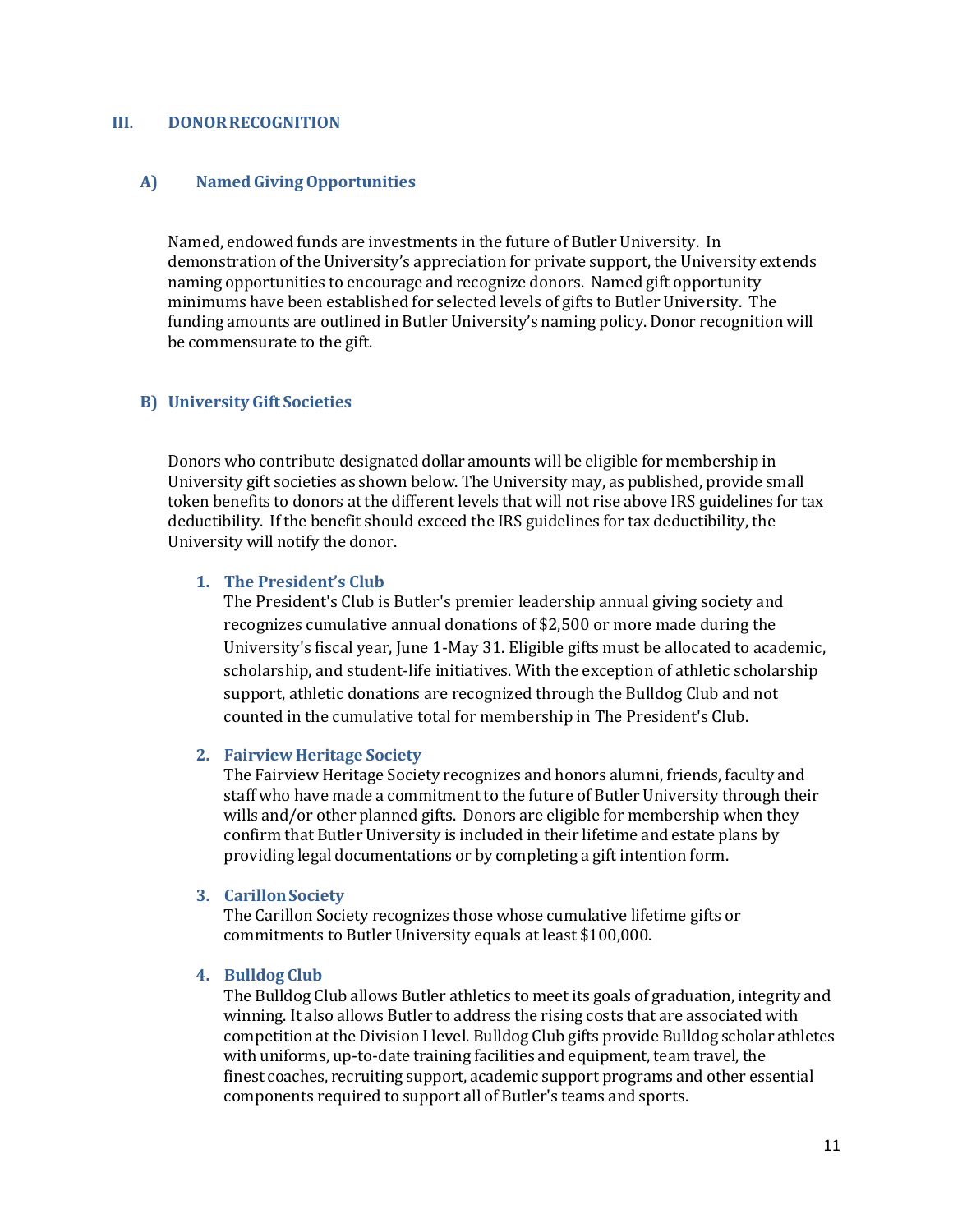## **5. Other**

From time to time, other giving societies may be created pending the approval of the Vice President for University Advancement.

## **IV. GIFT RECORDINGAND RECEIPTING**

Every donor to Butler University receives a receipt regardless of the size of the gift. Receipts are prepared, signed and mailed within five (5) business days ofthe receipt of the gift.

# **A) ReceiptingGifts**

It shall be the responsibility of the Office of Advancement Services to officially receipt all gifts, including cash, securities, trusts, insurance policies, real estate, and other gifts-in-kind. Therefore, all gifts should be processed through Advancement Services before being deposited in any University account or bank account.

Gifts received must be forwarded to Advancement Services at the earliest possible opportunity **(no later than two working days after receiving the gift**) accompanied by all original correspondence (including envelopes) pertaining to the gifts and the following specific information:

- 1) Donor's name and street address. If the gifts are from a non-individual donor, a contact individual's name and title also should be reported.
- 2) Amount of the gift
- 3) Date the gift was received.
- 4) Account number and name in which the gift is to be deposited.
- 5) Designation (school, department, or activity).
- 6) Purpose, including restriction (scholarship, research, general fund, etc.). Other comments or special instructions. If no original correspondence accompanies a gift, this must be stated in writing when the gift is transmitted.

Donors must receive the written record of their gift in a timely manner to receive a charitable deduction for their gift.(As required by Form 8283, tax Form 1040 and others, and detailed by IRS Publication 526.)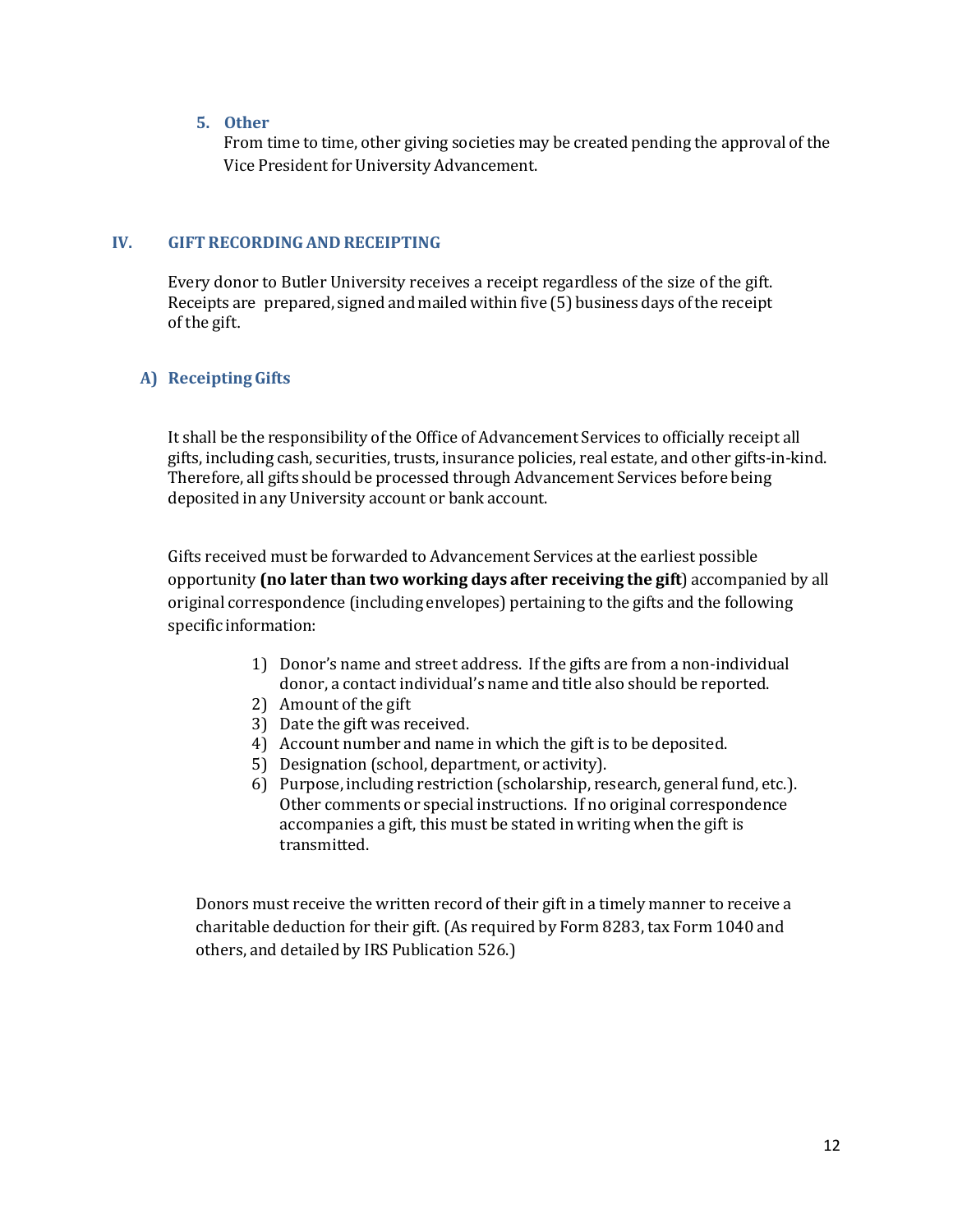## **B) Determining Date of Receipt**

The date of any gift may be defined as that date on which the donor irrevocably relinquishes control of the property to the University. Determining that date may be based on relevant physical evidence provided with the gift. Reference to other sections of these policies should be made to confirm the date of specific types of gifts.

# **C) Deposit of Funds**

All charitable funds given to the University shall be deposited in university-owned bank accounts within 48 hours. Any funds not deposited on the day of receipt shall be placed in the University Advancement safe.

## **D) Alumni and Development Record Maintenance**

It shall be the responsibility of Advancement Services to establish and maintain information files for the purpose of providing timely and relevant information about alumni and friends. Biographical and financial records shall be maintained on a computer data base and shall be treated as confidential information and shall not be released or accessed without specific written approval of the President, Vice President for University Advancement or designated officials in the Office of Alumni and Engagement Programs.

Under no circumstances shall data be released for commercial or personal gain.

All parties with access to the data base and biographical and/or financial information must sign a confidentially or non-disclosure agreement.

# **V. GIFT SOLICITATION POLICY**

To maximize the effectiveness and efficiency of the services provided by the Advancement and Alumni Offices, fundraising for the benefit of Butler University must be approved, coordinated, and directed through University Advancement prior to donor solicitation. The University recognizes that all constituents should be encouraged and asked to annually support the University, periodically support special campaigns and regularly consider special and planned gifts.

# **A) Coordination of Appeals**

University Advancement has the responsibility for coordinating all types of fundraising appeals and programs in order to avoid complications caused by multiple solicitations. Any department wishing to undertake a fundraising project of any type from any constituency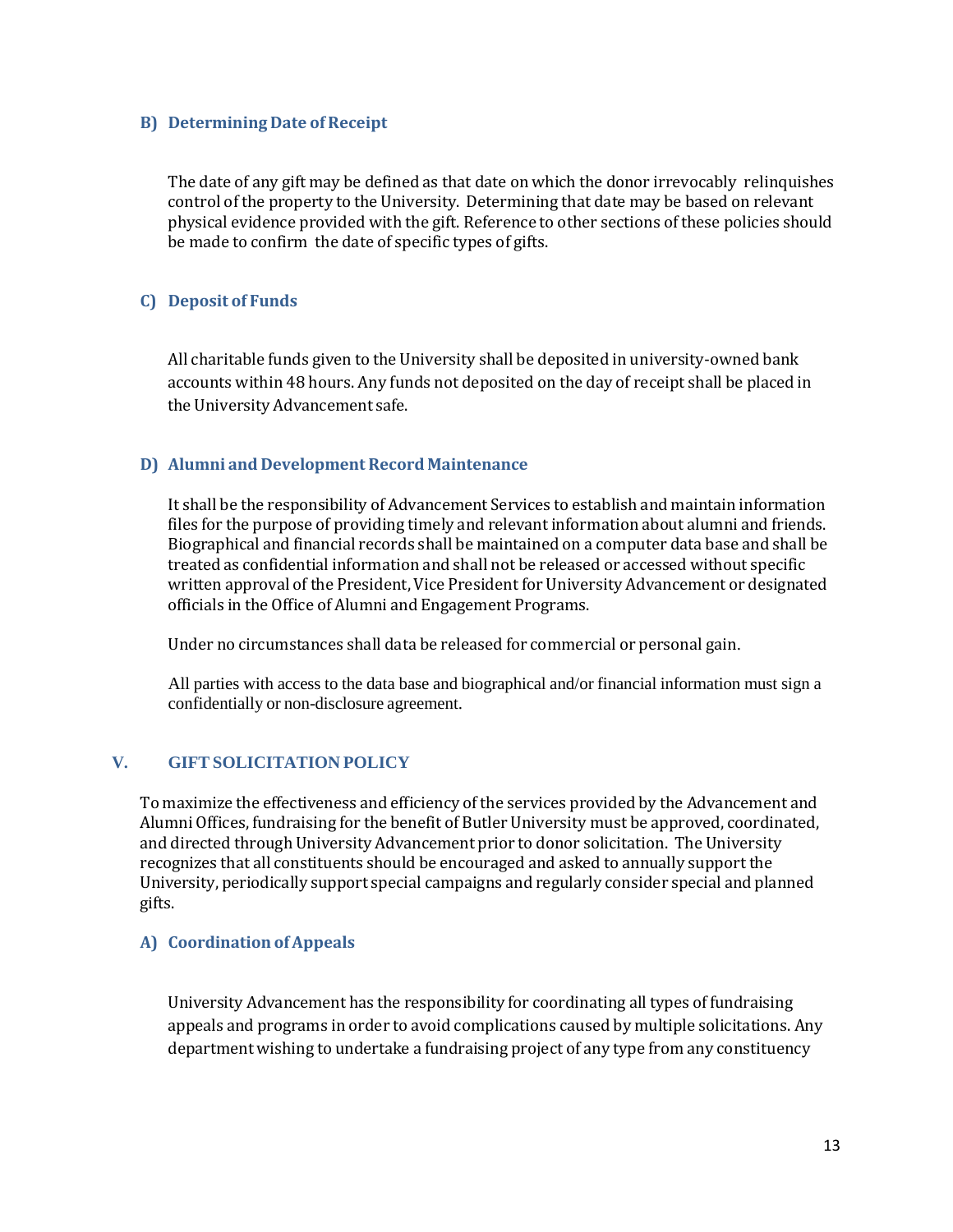(alumni, friends, foundations, businesses, students, etc.) should make their request to the Vice President for University Advancement. University Advancement also has responsibility for scheduling these appeals, approving publications which solicit support, providing contact information for those constituents to be solicited and implementing fundraisingprograms.

# **B) Publicity for Gifts**

The Donors agree that the University may publicize the gifts made in accordance with its standard recognition practices. In special situations, the University may choose to issue a press release or publicize the donation outside the Butler constituency. In these situations, the Donor will be made aware of any increased publicity.

## **C) Finder's Fees or Commissions**

The University does not pay fees to any person in consideration for directing a gift to the University.

## **D) ProfessionalFees**

All professional fees in conjunction with a gift to the University will generally be paid by the donor, unless payment by the University is given prior authorization by the Vice President for University Advancement. If so authorized, the following guidelines shall be followed**:**

- 1. Payment of professional fees should be limited to situations where the University will reap significant benefit from the gift, and the donor believes it is proper for the University to bear all or part of the attending fees for completion of the gift.
- 2. Any such fees paid shall be reasonable and directly related to the completion of a gift, and are limited to:
	- a. appraisal fees by persons who are competent and qualified to appraise the property involved and who have no conflict of interest,
	- b. legal fees for preparation of documents,
	- c. accounting fees related to the transaction, and
	- d. fees for "fee-for-service" financial planners.
- 3. In the case of financial planners, such persons must attest in writing that they are compensated only for services rendered and not for the sale of products to clients. This distinction is vital to avoid payment of commissions that could be construed as triggering the application of securities regulations.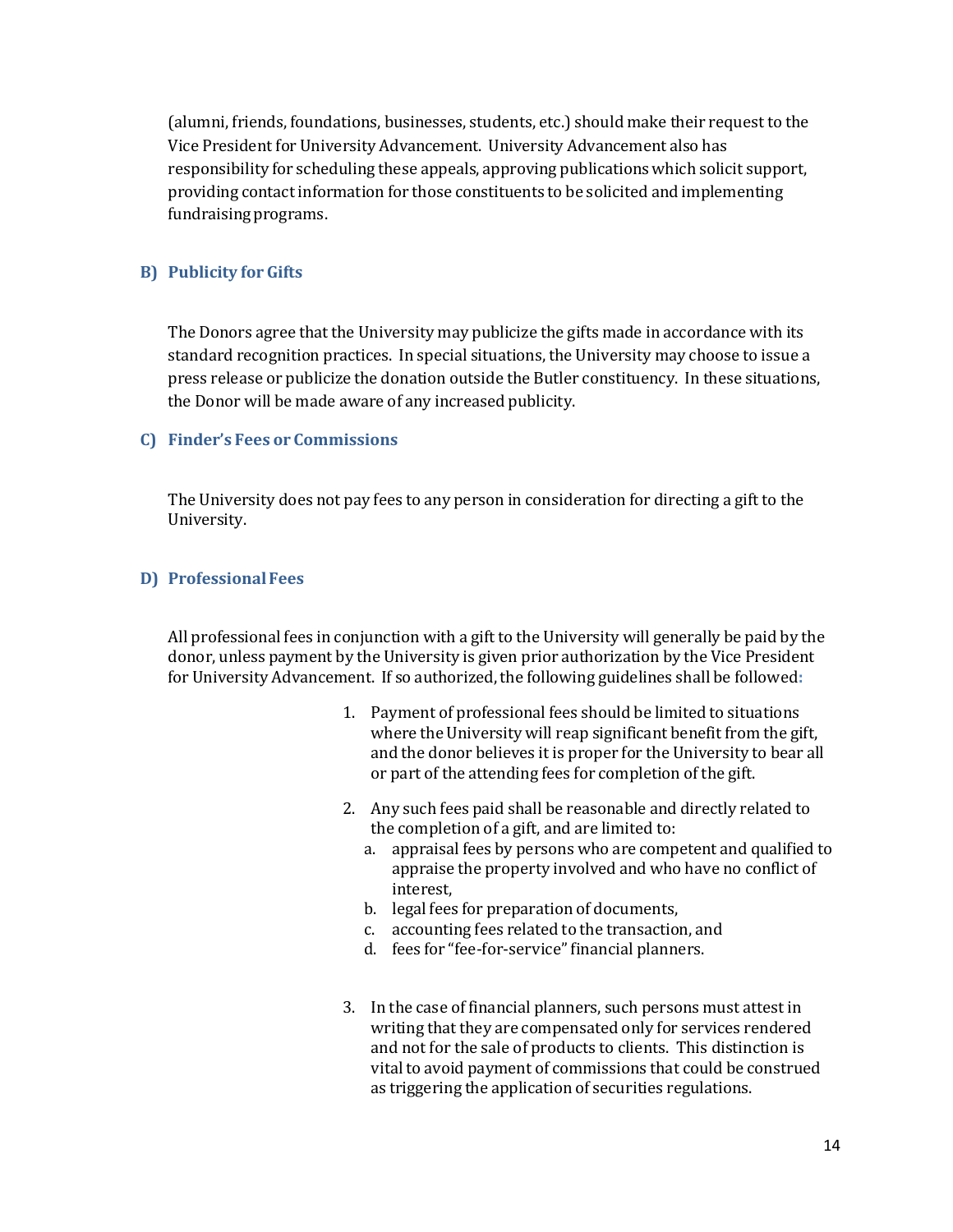## **E)** Conflict of Interest

The University will assure itself that its personnel are circumspect in all dealings with donors to avoid even the appearance of impropriety, including acts of self-dealing. The University will consider any transfer in which an employee has a material financial interest an act of self-dealing, which is prohibited.

In reviewing self-dealing transactions, the University shall consider a financial interest to be "material" to an employee if it is sufficient to create an appearance of conflict. This is a factual determination to be made on a case-by-case basis.

"Self-dealing" includes, but is not limited to, the following:

- 1. Accepting Commission, Contract Fees or Payment from a Donor. Those individuals who normally solicit gifts on behalf of the University shall not personally benefit by way of commission, contract fees, salary, or other benefits from any donor in the performance of their duties on behalf of the University.
- 2. Purchase, Sale, Exchange, or Leasing from a Donor. Purchase, sale, exchange, or leasing of property by University personnel from a donor will be subject to a review by the University.
- 3. Borrowing from a Donor. University personnel are prohibited from borrowing funds or entering into any form of credit extension with a donor.
- 4. Gifts from a Donor. From time to time, donors may offer nominal gifts to employees in recognition of their friendship and stewardship of their charitable gifts. Employees may accept these gifts only if the value of such gifts does not exceed \$75, and only if such gifts do not create the appearance of conflict of interest. Such situations should be discussed with the employee's direct supervisor.

# **VI. Gift Management Policy**

## **A) Endowed Fund Management**

Assets of endowed funds may be commingled with assets of similar funds for investment purposes so long as each individual fund is accounted for separately.

The amount of income available each year to carry out the purpose of each fund shall be determined by the amount of distributable income available per the University's investment and spending policies determined by the Board of Trustees Endowment and Investment Committee.

When a donor establishes a new endowed fund at Butler University, the University acknowledges that the Donor intends that the original gift amount will exist in perpetuity with the income and appreciation being used to support the purposes of the gift. In